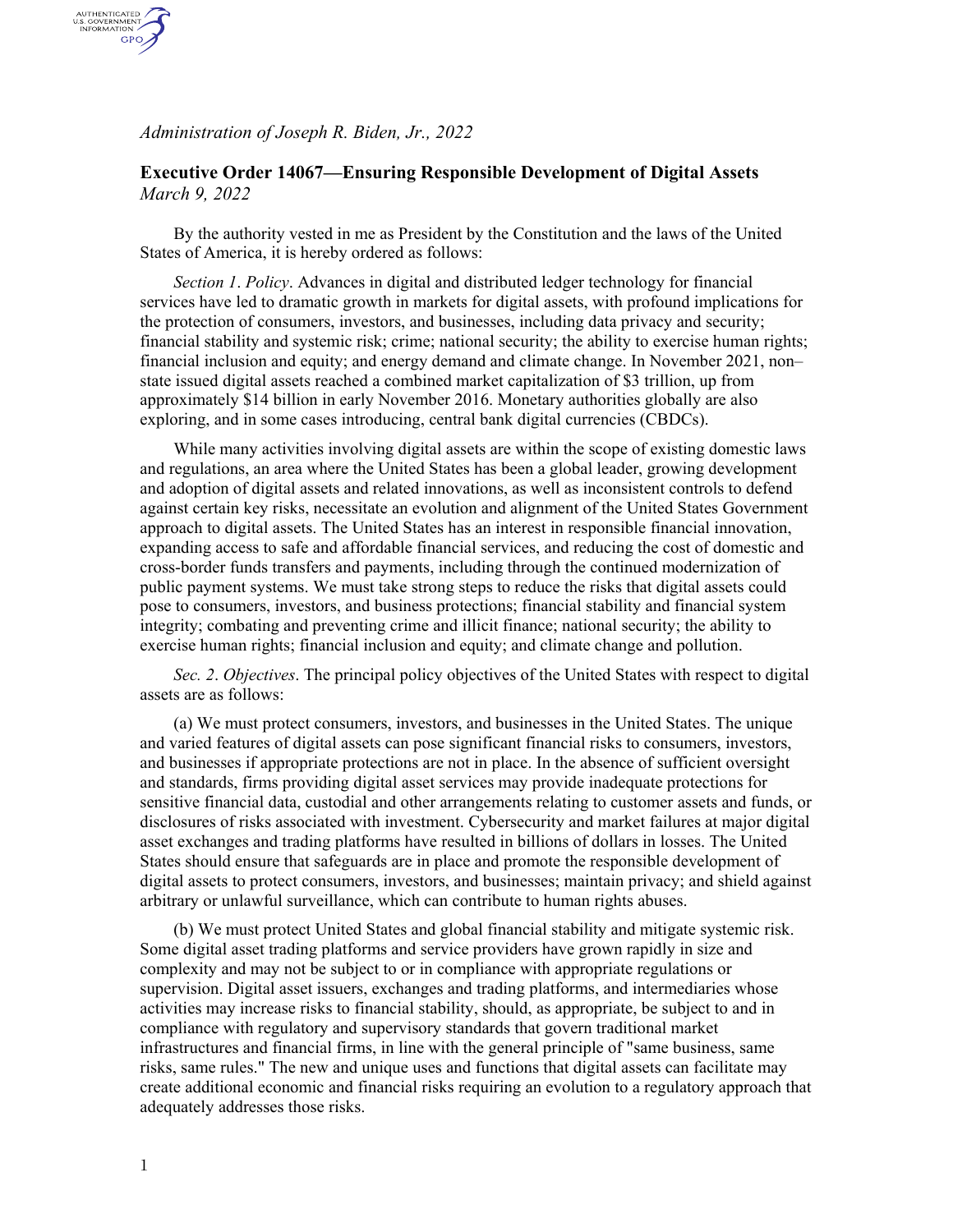(c) We must mitigate the illicit finance and national security risks posed by misuse of digital assets. Digital assets may pose significant illicit finance risks, including money laundering, cybercrime and ransomware, narcotics and human trafficking, and terrorism and proliferation financing. Digital assets may also be used as a tool to circumvent United States and foreign financial sanctions regimes and other tools and authorities. Further, while the United States has been a leader in setting international standards for the regulation and supervision of digital assets for anti–money laundering and countering the financing of terrorism (AML/CFT), poor or nonexistent implementation of those standards in some jurisdictions abroad can present significant illicit financing risks for the United States and global financial systems. Illicit actors, including the perpetrators of ransomware incidents and other cybercrime, often launder and cash out of their illicit proceeds using digital asset service providers in jurisdictions that have not yet effectively implemented the international standards set by the inter-governmental Financial Action Task Force (FATF). The continued availability of service providers in jurisdictions where international AML/CFT standards are not effectively implemented enables financial activity without illicit finance controls. Growth in decentralized financial ecosystems, peer-to-peer payment activity, and obscured blockchain ledgers without controls to mitigate illicit finance could also present additional market and national security risks in the future. The United States must ensure appropriate controls and accountability for current and future digital assets systems to promote high standards for transparency, privacy, and security—including through regulatory, governance, and technological measures—that counter illicit activities and preserve or enhance the efficacy of our national security tools. When digital assets are abused or used in illicit ways, or undermine national security, it is in the national interest to take actions to mitigate these illicit finance and national security risks through regulation, oversight, law enforcement action, or use of other United States Government authorities.

(d) We must reinforce United States leadership in the global financial system and in technological and economic competitiveness, including through the responsible development of payment innovations and digital assets. The United States has an interest in ensuring that it remains at the forefront of responsible development and design of digital assets and the technology that underpins new forms of payments and capital flows in the international financial system, particularly in setting standards that promote: democratic values; the rule of law; privacy; the protection of consumers, investors, and businesses; and interoperability with digital platforms, legacy architecture, and international payment systems. The United States derives significant economic and national security benefits from the central role that the United States dollar and United States financial institutions and markets play in the global financial system. Continued United States leadership in the global financial system will sustain United States financial power and promote United States economic interests.

(e) We must promote access to safe and affordable financial services. Many Americans are underbanked and the costs of cross-border money transfers and payments are high. The United States has a strong interest in promoting responsible innovation that expands equitable access to financial services, particularly for those Americans underserved by the traditional banking system, including by making investments and domestic and cross-border funds transfers and payments cheaper, faster, and safer, and by promoting greater and more cost-efficient access to financial products and services. The United States also has an interest in ensuring that the benefits of financial innovation are enjoyed equitably by all Americans and that any disparate impacts of financial innovation are mitigated.

(f) We must support technological advances that promote responsible development and use of digital assets. The technological architecture of different digital assets has substantial implications for privacy, national security, the operational security and resilience of financial systems, climate change, the ability to exercise human rights, and other national goals. The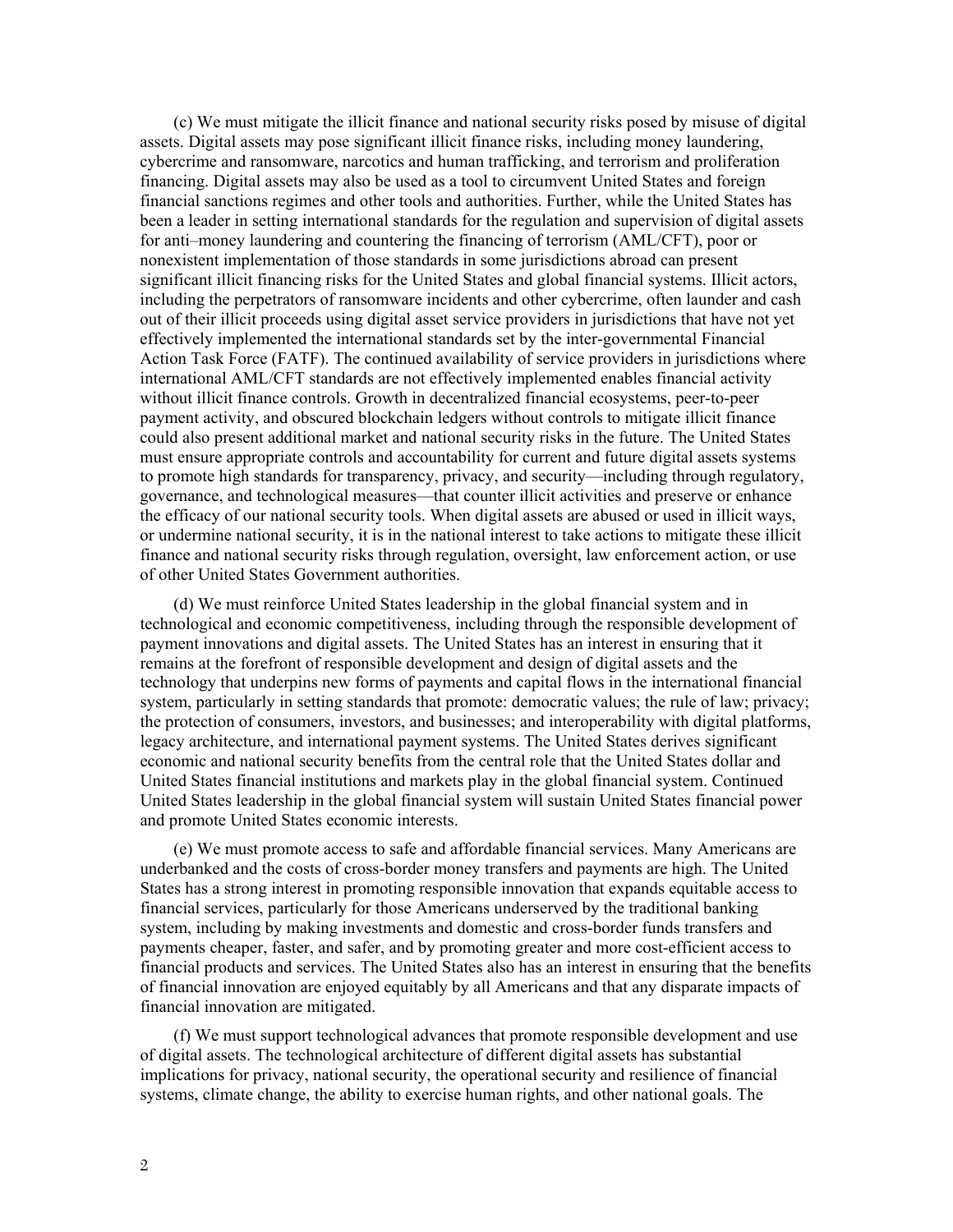United States has an interest in ensuring that digital asset technologies and the digital payments ecosystem are developed, designed, and implemented in a responsible manner that includes privacy and security in their architecture, integrates features and controls that defend against illicit exploitation, and reduces negative climate impacts and environmental pollution, as may result from some cryptocurrency mining.

*Sec. 3*. *Coordination*. The Assistant to the President for National Security Affairs (APNSA) and the Assistant to the President for Economic Policy (APEP) shall coordinate, through the interagency process described in National Security Memorandum 2 of February 4, 2021 (Renewing the National Security Council System), the executive branch actions necessary to implement this order. The interagency process shall include, as appropriate: the Secretary of State, the Secretary of the Treasury, the Secretary of Defense, the Attorney General, the Secretary of Commerce, the Secretary of Labor, the Secretary of Energy, the Secretary of Homeland Security, the Administrator of the Environmental Protection Agency, the Director of the Office of Management and Budget, the Director of National Intelligence, the Director of the Domestic Policy Council, the Chair of the Council of Economic Advisers, the Director of the Office of Science and Technology Policy, the Administrator of the Office of Information and Regulatory Affairs, the Director of the National Science Foundation, and the Administrator of the United States Agency for International Development. Representatives of other executive departments and agencies (agencies) and other senior officials may be invited to attend interagency meetings as appropriate, including, with due respect for their regulatory independence, representatives of the Board of Governors of the Federal Reserve System, the Consumer Financial Protection Bureau (CFPB), the Federal Trade Commission (FTC), the Securities and Exchange Commission (SEC), the Commodity Futures Trading Commission (CFTC), the Federal Deposit Insurance Corporation, the Office of the Comptroller of the Currency, and other Federal regulatory agencies.

*Sec. 4*. *Policy and Actions Related to United States Central Bank Digital Currencies*. (a) The policy of my Administration on a United States CBDC is as follows:

(i) Sovereign money is at the core of a well-functioning financial system, macroeconomic stabilization policies, and economic growth. My Administration places the highest urgency on research and development efforts into the potential design and deployment options of a United States CBDC. These efforts should include assessments of possible benefits and risks for consumers, investors, and businesses; financial stability and systemic risk; payment systems; national security; the ability to exercise human rights; financial inclusion and equity; and the actions required to launch a United States CBDC if doing so is deemed to be in the national interest.

(ii) My Administration sees merit in showcasing United States leadership and participation in international fora related to CBDCs and in multi country conversations and pilot projects involving CBDCs. Any future dollar payment system should be designed in a way that is consistent with United States priorities (as outlined in section  $4(a)(i)$  of this order) and democratic values, including privacy protections, and that ensures the global financial system has appropriate transparency, connectivity, and platform and architecture interoperability or transferability, as appropriate.

(iii) A United States CBDC may have the potential to support efficient and low-cost transactions, particularly for cross border funds transfers and payments, and to foster greater access to the financial system, with fewer of the risks posed by private sectoradministered digital assets. A United States CBDC that is interoperable with CBDCs issued by other monetary authorities could facilitate faster and lower-cost cross-border payments and potentially boost economic growth, support the continued centrality of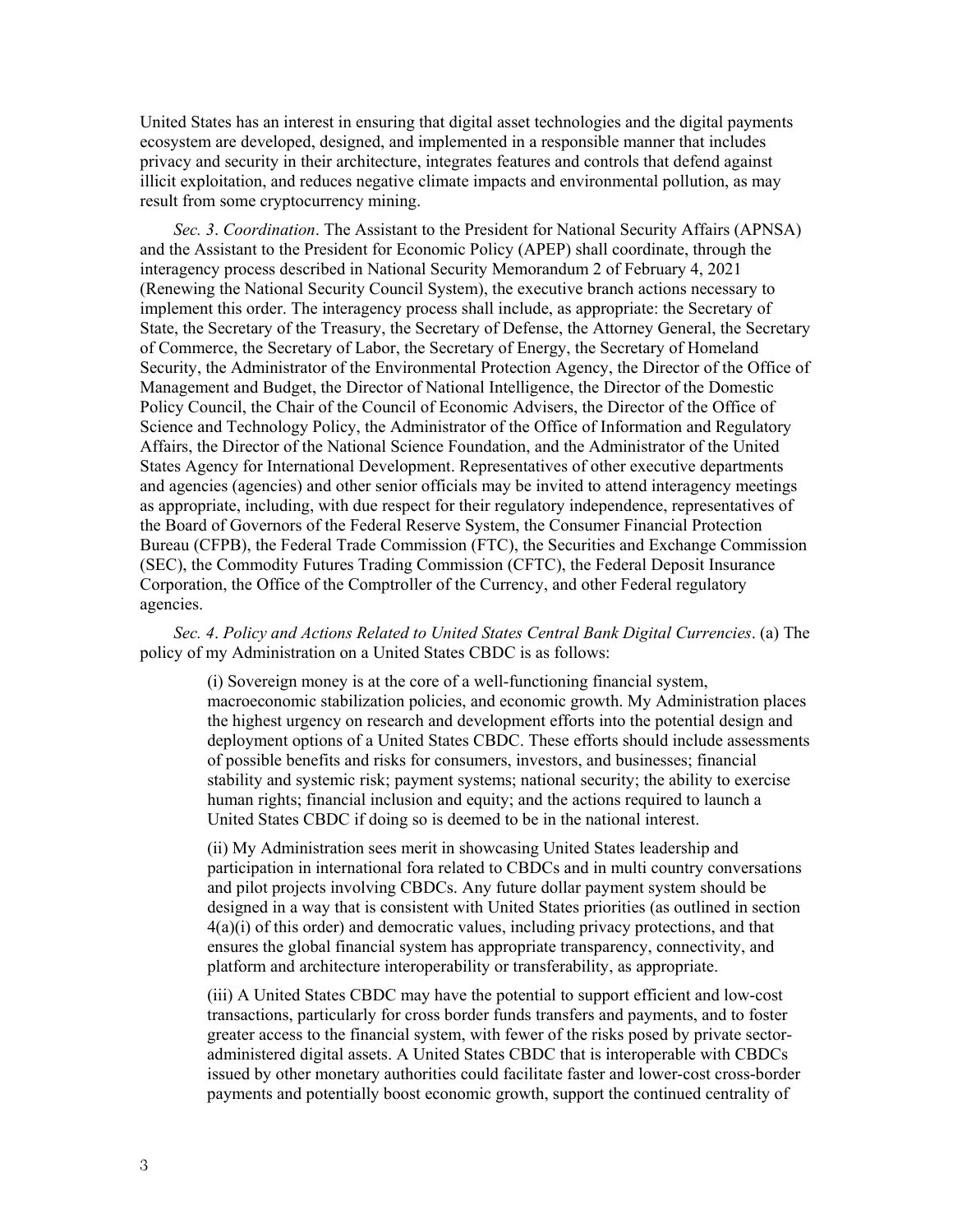the United States within the international financial system, and help to protect the unique role that the dollar plays in global finance. There are also, however, potential risks and downsides to consider. We should prioritize timely assessments of potential benefits and risks under various designs to ensure that the United States remains a leader in the international financial system.

(b) Within 180 days of the date of this order, the Secretary of the Treasury, in consultation with the Secretary of State, the Attorney General, the Secretary of Commerce, the Secretary of Homeland Security, the Director of the Office of Management and Budget, the Director of National Intelligence, and the heads of other relevant agencies, shall submit to the President a report on the future of money and payment systems, including the conditions that drive broad adoption of digital assets; the extent to which technological innovation may influence these outcomes; and the implications for the United States financial system, the modernization of and changes to payment systems, economic growth, financial inclusion, and national security. This report shall be coordinated through the interagency process described in section 3 of this order. Based on the potential United States CBDC design options, this report shall include an analysis of:

> (i) the potential implications of a United States CBDC, based on the possible design choices, for national interests, including implications for economic growth and stability;

(ii) the potential implications a United States CBDC might have on financial inclusion;

(iii) the potential relationship between a CBDC and private sector-administered digital assets;

(iv) the future of sovereign and privately produced money globally and implications for our financial system and democracy;

(v) the extent to which foreign CBDCs could displace existing currencies and alter the payment system in ways that could undermine United States financial centrality;

(vi) the potential implications for national security and financial crime, including an analysis of illicit financing risks, sanctions risks, other law enforcement and national security interests, and implications for human rights; and

(vii) an assessment of the effects that the growth of foreign CBDCs may have on United States interests generally.

(c) The Chairman of the Board of Governors of the Federal Reserve System (Chairman of the Federal Reserve) is encouraged to continue to research and report on the extent to which CBDCs could improve the efficiency and reduce the costs of existing and future payments systems, to continue to assess the optimal form of a United States CBDC, and to develop a strategic plan for Federal Reserve and broader United States Government action, as appropriate, that evaluates the necessary steps and requirements for the potential implementation and launch of a United States CBDC. The Chairman of the Federal Reserve is also encouraged to evaluate the extent to which a United States CBDC, based on the potential design options, could enhance or impede the ability of monetary policy to function effectively as a critical macroeconomic stabilization tool.

(d) The Attorney General, in consultation with the Secretary of the Treasury and the Chairman of the Federal Reserve, shall:

> (i) within 180 days of the date of this order, provide to the President through the APNSA and APEP an assessment of whether legislative changes would be necessary to issue a United States CBDC, should it be deemed appropriate and in the national interest; and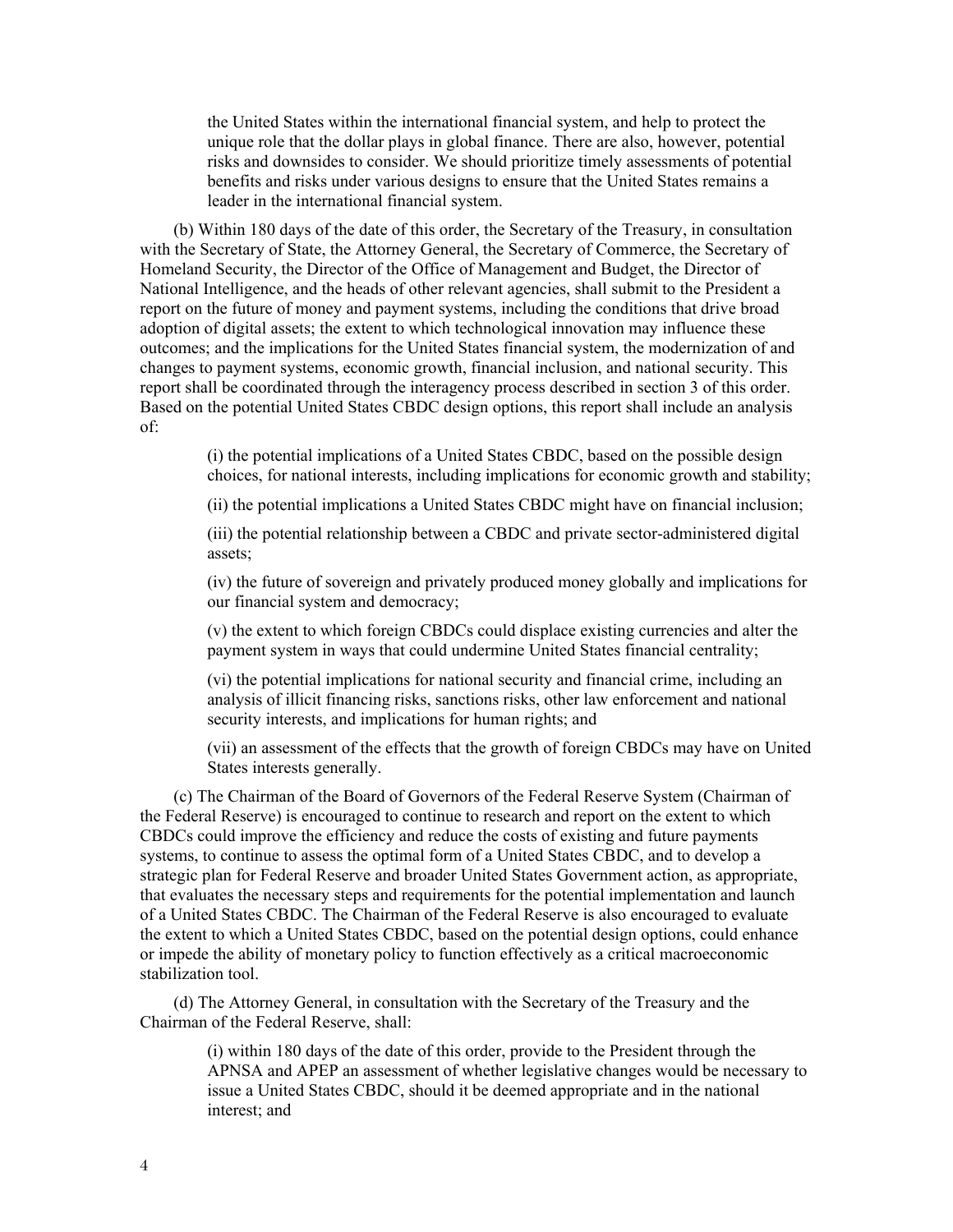(ii) within 210 days of the date of this order, provide to the President through the APNSA and the APEP a corresponding legislative proposal, based on consideration of the report submitted by the Secretary of the Treasury under section 4(b) of this order and any materials developed by the Chairman of the Federal Reserve consistent with section 4(c) of this order.

*Sec. 5*. *Measures to Protect Consumers, Investors, and Businesses*. (a) The increased use of digital assets and digital asset exchanges and trading platforms may increase the risks of crimes such as fraud and theft, other statutory and regulatory violations, privacy and data breaches, unfair and abusive acts or practices, and other cyber incidents faced by consumers, investors, and businesses. The rise in use of digital assets, and differences across communities, may also present disparate financial risk to less informed market participants or exacerbate inequities. It is critical to ensure that digital assets do not pose undue risks to consumers, investors, or businesses, and to put in place protections as a part of efforts to expand access to safe and affordable financial services.

(b) Consistent with the goals stated in section 5(a) of this order:

(i) Within 180 days of the date of this order, the Secretary of the Treasury, in consultation with the Secretary of Labor and the heads of other relevant agencies, including, as appropriate, the heads of independent regulatory agencies such as the FTC, the SEC, the CFTC, Federal banking agencies, and the CFPB, shall submit to the President a report, or section of the report required by section 4 of this order, on the implications of developments and adoption of digital assets and changes in financial market and payment system infrastructures for United States consumers, investors, businesses, and for equitable economic growth. One section of the report shall address the conditions that would drive mass adoption of different types of digital assets and the risks and opportunities such growth might present to United States consumers, investors, and businesses, including a focus on how technological innovation may impact these efforts and with an eye toward those most vulnerable to disparate impacts. The report shall also include policy recommendations, including potential regulatory and legislative actions, as appropriate, to protect United States consumers, investors, and businesses, and support expanding access to safe and affordable financial services. The report shall be coordinated through the interagency process described in section 3 of this order.

(ii) Within 180 days of the date of this order, the Director of the Office of Science and Technology Policy and the Chief Technology Officer of the United States, in consultation with the Secretary of the Treasury, the Chairman of the Federal Reserve, and the heads of other relevant agencies, shall submit to the President a technical evaluation of the technological infrastructure, capacity, and expertise that would be necessary at relevant agencies to facilitate and support the introduction of a CBDC system should one be proposed. The evaluation should specifically address the technical risks of the various designs, including with respect to emerging and future technological developments, such as quantum computing. The evaluation should also include any reflections or recommendations on how the inclusion of digital assets in Federal processes may affect the work of the United States Government and the provision of Government services, including risks and benefits to cybersecurity, customer experience, and social safety net programs. The evaluation shall be coordinated through the interagency process described in section 3 of this order.

(iii) Within 180 days of the date of this order, the Attorney General, in consultation with the Secretary of the Treasury and the Secretary of Homeland Security, shall submit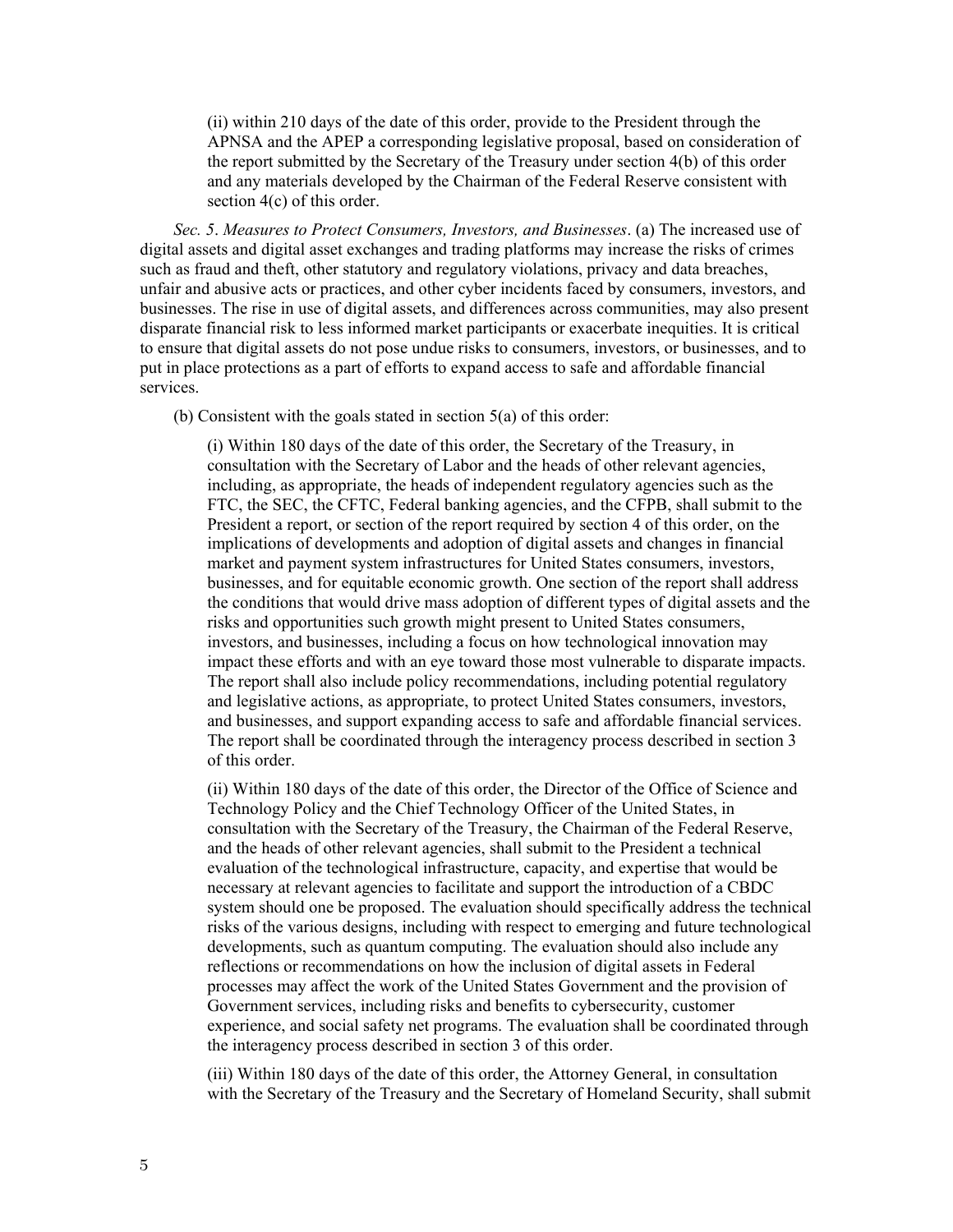to the President a report on the role of law enforcement agencies in detecting, investigating, and prosecuting criminal activity related to digital assets. The report shall include any recommendations on regulatory or legislative actions, as appropriate.

(iv) The Attorney General, the Chair of the FTC, and the Director of the CFPB are each encouraged to consider what, if any, effects the growth of digital assets could have on competition policy.

(v) The Chair of the FTC and the Director of the CFPB are each encouraged to consider the extent to which privacy or consumer protection measures within their respective jurisdictions may be used to protect users of digital assets and whether additional measures may be needed.

(vi) The Chair of the SEC, the Chairman of the CFTC, the Chairman of the Federal Reserve, the Chairperson of the Board of Directors of the Federal Deposit Insurance Corporation, and the Comptroller of the Currency are each encouraged to consider the extent to which investor and market protection measures within their respective jurisdictions may be used to address the risks of digital assets and whether additional measures may be needed.

(vii) Within 180 days of the date of this order, the Director of the Office of Science and Technology Policy, in consultation with the Secretary of the Treasury, the Secretary of Energy, the Administrator of the Environmental Protection Agency, the Chair of the Council of Economic Advisers, the Assistant to the President and National Climate Advisor, and the heads of other relevant agencies, shall submit a report to the President on the connections between distributed ledger technology and short-, medium-, and long-term economic and energy transitions; the potential for these technologies to impede or advance efforts to tackle climate change at home and abroad; and the impacts these technologies have on the environment. This report shall be coordinated through the interagency process described in section 3 of this order. The report should also address the effect of cryptocurrencies' consensus mechanisms on energy usage, including research into potential mitigating measures and alternative mechanisms of consensus and the design tradeoffs those may entail. The report should specifically address:

(A) potential uses of blockchain that could support monitoring or mitigating technologies to climate impacts, such as exchanging of liabilities for greenhouse gas emissions, water, and other natural or environmental assets; and

(B) implications for energy policy, including as it relates to grid management and reliability, energy efficiency incentives and standards, and sources of energy supply.

(viii) Within 1 year of submission of the report described in section 5(b)(vii) of this order, the Director of the Office of Science and Technology Policy, in consultation with the Secretary of the Treasury, the Secretary of Energy, the Administrator of the Environmental Protection Agency, the Chair of the Council of Economic Advisers, and the heads of other relevant agencies, shall update the report described in section 5(b)(vii) of this order, including to address any knowledge gaps identified in such report.

*Sec. 6*. *Actions to Promote Financial Stability, Mitigate Systemic Risk, and Strengthen Market Integrity*. (a) Financial regulators—including the SEC, the CFTC, and the CFPB and Federal banking agencies—play critical roles in establishing and overseeing protections across the financial system that safeguard its integrity and promote its stability. Since 2017, the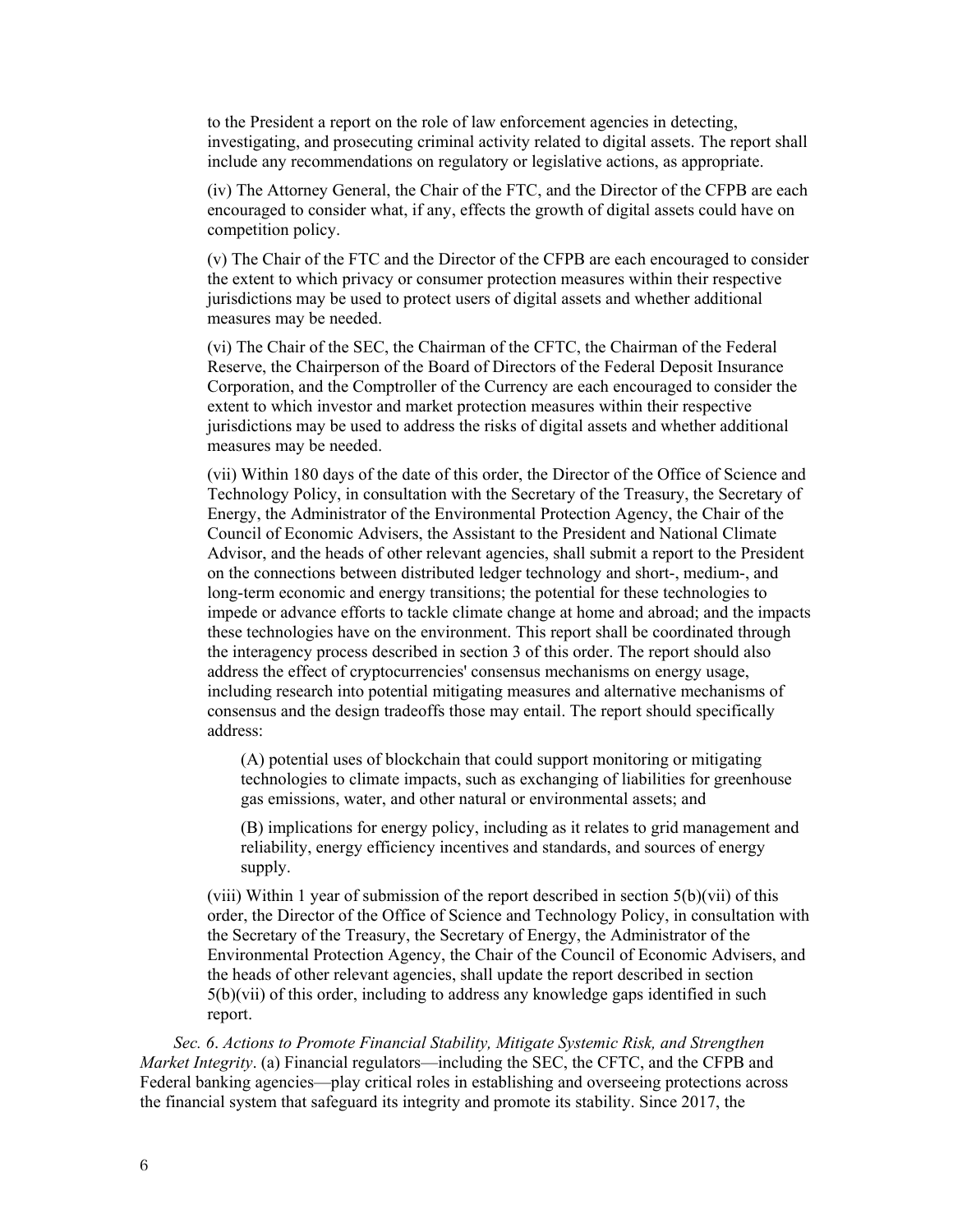Secretary of the Treasury has convened the Financial Stability Oversight Council (FSOC) to assess the financial stability risks and regulatory gaps posed by the ongoing adoption of digital assets. The United States must assess and take steps to address risks that digital assets pose to financial stability and financial market integrity.

(b) Within 210 days of the date of this order, the Secretary of the Treasury should convene the FSOC and produce a report outlining the specific financial stability risks and regulatory gaps posed by various types of digital assets and providing recommendations to address such risks. As the Secretary of the Treasury and the FSOC deem appropriate, the report should consider the particular features of various types of digital assets and include recommendations that address the identified financial stability risks posed by these digital assets, including any proposals for additional or adjusted regulation and supervision as well as for new legislation. The report should take account of the prior analyses and assessments of the FSOC, agencies, and the President's Working Group on Financial Markets, including the ongoing work of the Federal banking agencies, as appropriate.

*Sec. 7*. *Actions to Limit Illicit Finance and Associated National Security Risks*. (a) Digital assets have facilitated sophisticated cybercrime related financial networks and activity, including through ransomware activity. The growing use of digital assets in financial activity heightens risks of crimes such as money laundering, terrorist and proliferation financing, fraud and theft schemes, and corruption. These illicit activities highlight the need for ongoing scrutiny of the use of digital assets, the extent to which technological innovation may impact such activities, and exploration of opportunities to mitigate these risks through regulation, supervision, public private engagement, oversight, and law enforcement.

(b) Within 90 days of submission to the Congress of the National Strategy for Combating Terrorist and Other Illicit Financing, the Secretary of the Treasury, the Secretary of State, the Attorney General, the Secretary of Commerce, the Secretary of Homeland Security, the Director of the Office of Management and Budget, the Director of National Intelligence, and the heads of other relevant agencies may each submit to the President supplemental annexes, which may be classified or unclassified, to the Strategy offering additional views on illicit finance risks posed by digital assets, including cryptocurrencies, stablecoins, CBDCs, and trends in the use of digital assets by illicit actors.

(c) Within 120 days of submission to the Congress of the National Strategy for Combating Terrorist and Other Illicit Financing, the Secretary of the Treasury, in consultation with the Secretary of State, the Attorney General, the Secretary of Commerce, the Secretary of Homeland Security, the Director of the Office of Management and Budget, the Director of National Intelligence, and the heads of other relevant agencies shall develop a coordinated action plan based on the Strategy's conclusions for mitigating the digital asset-related illicit finance and national security risks addressed in the updated strategy. This action plan shall be coordinated through the interagency process described in section 3 of this order. The action plan shall address the role of law enforcement and measures to increase financial services providers' compliance with AML/CFT obligations related to digital asset activities.

(d) Within 120 days following completion of all of the following reports—the National Money Laundering Risk Assessment; the National Terrorist Financing Risk Assessment; the National Proliferation Financing Risk Assessment; and the updated National Strategy for Combating Terrorist and Other Illicit Financing—the Secretary of the Treasury shall notify the relevant agencies through the interagency process described in section 3 of this order on any pending, proposed, or prospective rulemakings to address digital asset illicit finance risks. The Secretary of the Treasury shall consult with and consider the perspectives of relevant agencies in evaluating opportunities to mitigate such risks through regulation.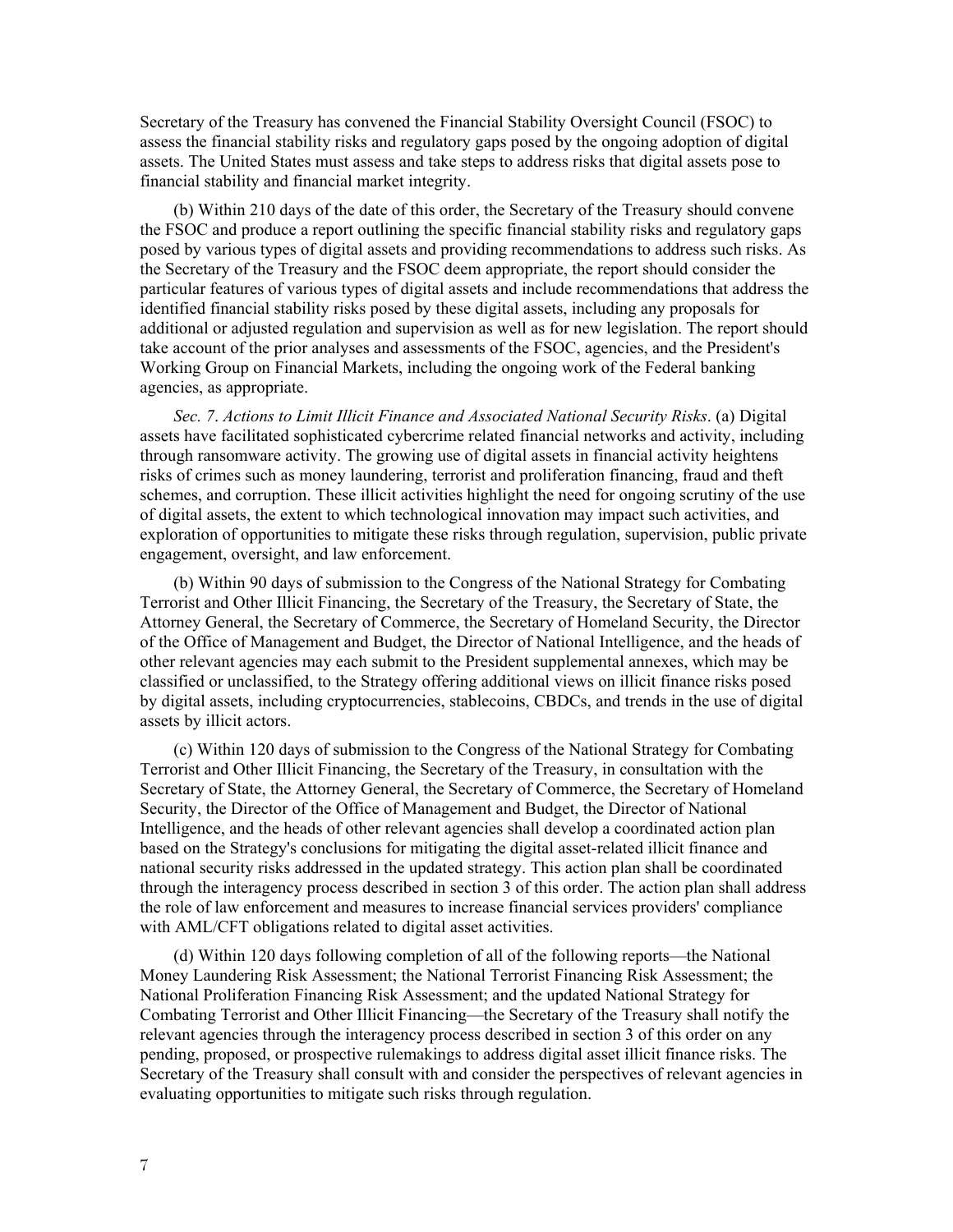*Sec. 8*. *Policy and Actions Related to Fostering International Cooperation and United States Competitiveness*. (a) The policy of my Administration on fostering international cooperation and United States competitiveness with respect to digital assets and financial innovation is as follows:

(i) Technology-driven financial innovation is frequently cross-border and therefore requires international cooperation among public authorities. This cooperation is critical to maintaining high regulatory standards and a level playing field. Uneven regulation, supervision, and compliance across jurisdictions creates opportunities for arbitrage and raises risks to financial stability and the protection of consumers, investors, businesses, and markets. Inadequate AML/CFT regulation, supervision, and enforcement by other countries challenges the ability of the United States to investigate illicit digital asset transaction flows that frequently jump overseas, as is often the case in ransomware payments and other cybercrime-related money laundering. There must also be cooperation to reduce inefficiencies in international funds transfer and payment systems.

(ii) The United States Government has been active in international fora and through bilateral partnerships on many of these issues and has a robust agenda to continue this work in the coming years. While the United States held the position of President of the FATF, the United States led the group in developing and adopting the first international standards on digital assets. The United States must continue to work with international partners on standards for the development and appropriate interoperability of digital payment architectures and CBDCs to reduce payment inefficiencies and ensure that any new funds transfer and payment systems are consistent with United States values and legal requirements.

(iii) While the United States held the position of President of the 2020 G7, the United States established the G7 Digital Payments Experts Group to discuss CBDCs, stablecoins, and other digital payment issues. The G7 report outlining a set of policy principles for CBDCs is an important contribution to establishing guidelines for jurisdictions for the exploration and potential development of CBDCs. While a CBDC would be issued by a country's central bank, the supporting infrastructure could involve both public and private participants. The G7 report highlighted that any CBDC should be grounded in the G7's long-standing public commitments to transparency, the rule of law, and sound economic governance, as well as the promotion of competition and innovation.

(iv) The United States continues to support the G20 roadmap for addressing challenges and frictions with cross-border funds transfers and payments for which work is underway, including work on improvements to existing systems for cross-border funds transfers and payments, the international dimensions of CBDC designs, and the potential of well-regulated stablecoin arrangements. The international Financial Stability Board (FSB), together with standard-setting bodies, is leading work on issues related to stablecoins, cross border funds transfers and payments, and other international dimensions of digital assets and payments, while FATF continues its leadership in setting AML/CFT standards for digital assets. Such international work should continue to address the full spectrum of issues and challenges raised by digital assets, including financial stability, consumer, investor, and business risks, and money laundering, terrorist financing, proliferation financing, sanctions evasion, and other illicit activities.

(v) My Administration will elevate the importance of these topics and expand engagement with our critical international partners, including through fora such as the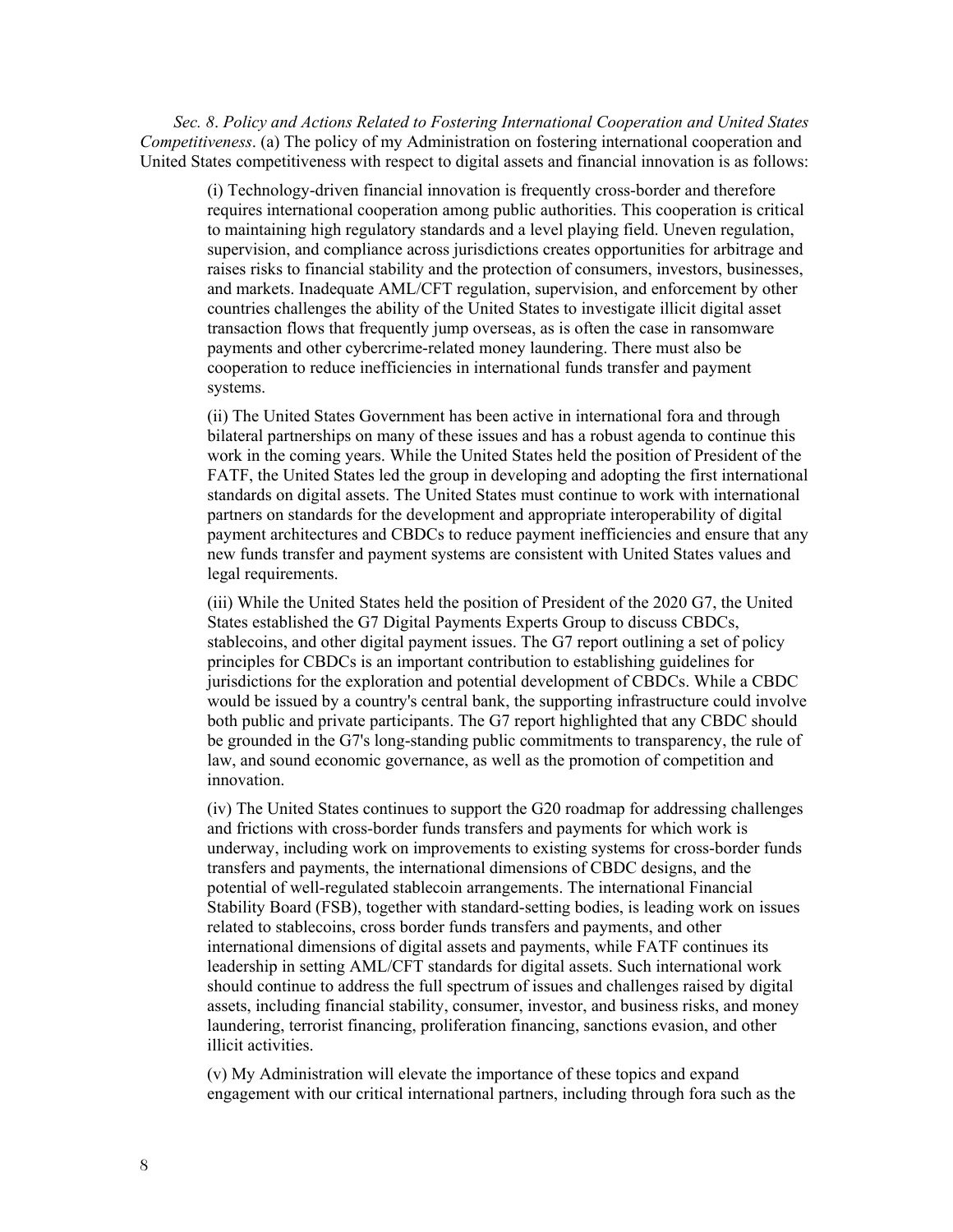G7, G20, FATF, and FSB. My Administration will support the ongoing international work and, where appropriate, push for additional work to drive development and implementation of holistic standards, cooperation and coordination, and information sharing. With respect to digital assets, my Administration will seek to ensure that our core democratic values are respected; consumers, investors, and businesses are protected; appropriate global financial system connectivity and platform and architecture interoperability are preserved; and the safety and soundness of the global financial system and international monetary system are maintained.

(b) In furtherance of the policy stated in section 8(a) of this order:

(i) Within 120 days of the date of this order, the Secretary of the Treasury, in consultation with the Secretary of State, the Secretary of Commerce, the Administrator of the United States Agency for International Development, and the heads of other relevant agencies, shall establish a framework for interagency international engagement with foreign counterparts and in international fora to, as appropriate, adapt, update, and enhance adoption of global principles and standards for how digital assets are used and transacted, and to promote development of digital asset and CBDC technologies consistent with our values and legal requirements. This framework shall be coordinated through the interagency process described in section 3 of this order. This framework shall include specific and prioritized lines of effort and coordinated messaging; interagency engagement and activities with foreign partners, such as foreign assistance and capacity-building efforts and coordination of global compliance; and whole of government efforts to promote international principles, standards, and best practices. This framework should reflect ongoing leadership by the Secretary of the Treasury and financial regulators in relevant international financial standards bodies, and should elevate United States engagement on digital assets issues in technical standards bodies and other international fora to promote development of digital asset and CBDC technologies consistent with our values.

(ii) Within 1 year of the date of the establishment of the framework required by section 8(b)(i) of this order, the Secretary of the Treasury, in consultation with the Secretary of State, the Secretary of Commerce, the Director of the Office of Management and Budget, the Administrator of the United States Agency for International Development, and the heads of other relevant agencies as appropriate, shall submit a report to the President on priority actions taken under the framework and its effectiveness. This report shall be coordinated through the interagency process described in section 3 of this order.

(iii) Within 180 days of the date of this order, the Secretary of Commerce, in consultation with the Secretary of State, the Secretary of the Treasury, and the heads of other relevant agencies, shall establish a framework for enhancing United States economic competitiveness in, and leveraging of, digital asset technologies. This framework shall be coordinated through the interagency process described in section 3 of this order.

(iv) Within 90 days of the date of this order, the Attorney General, in consultation with the Secretary of State, the Secretary of the Treasury, and the Secretary of Homeland Security, shall submit a report to the President on how to strengthen international law enforcement cooperation for detecting, investigating, and prosecuting criminal activity related to digital assets.

*Sec. 9*. *Definitions*. For the purposes of this order: